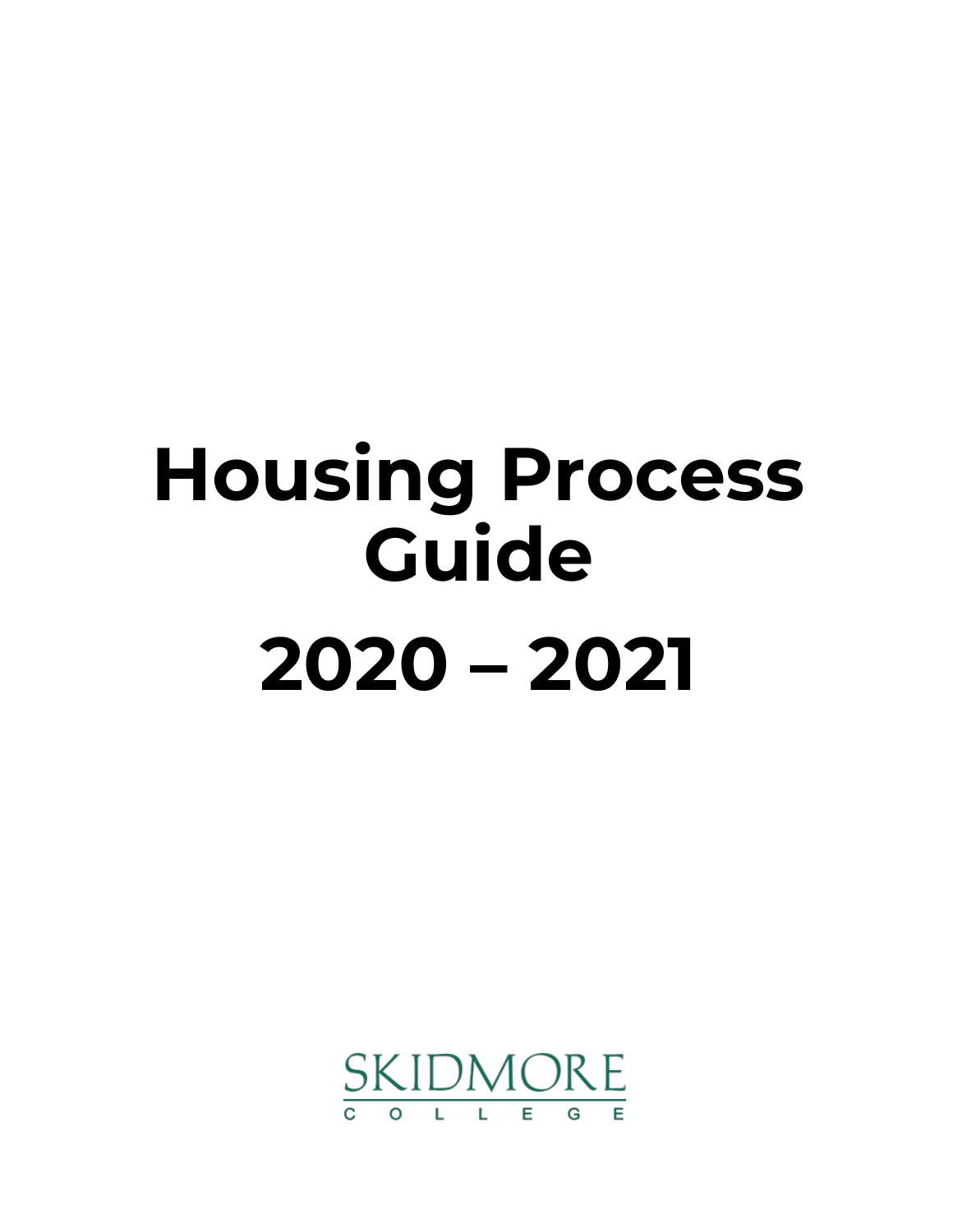#### **2020-2021 Housing Process Guide**

The Housing Process Guide, produced each year by the Office of Residential Life at Skidmore College, presents the policies and procedures concerning housing on campus. 2020-21 academic year information regarding Residential Life policies can be found in our Residential Life Handbook. Each student is responsible for becoming familiar with all of the information contained in that Handbook.

Given the unique circumstances we are facing due to the ongoing COVID-19 pandemic, the College has developed a set of expectations to prioritize the health and safety of our community. Information about these expectations can be found [here.](https://www.skidmore.edu/reslife/student-conduct/pandemic-expectations.php) Please know that the information listed on the Pandemic Expectations page, as well as any updates posted to the [College's COVID-19](https://www.skidmore.edu/fall-planning/index.php)  [response website](https://www.skidmore.edu/fall-planning/index.php) supersedes any information found in this document.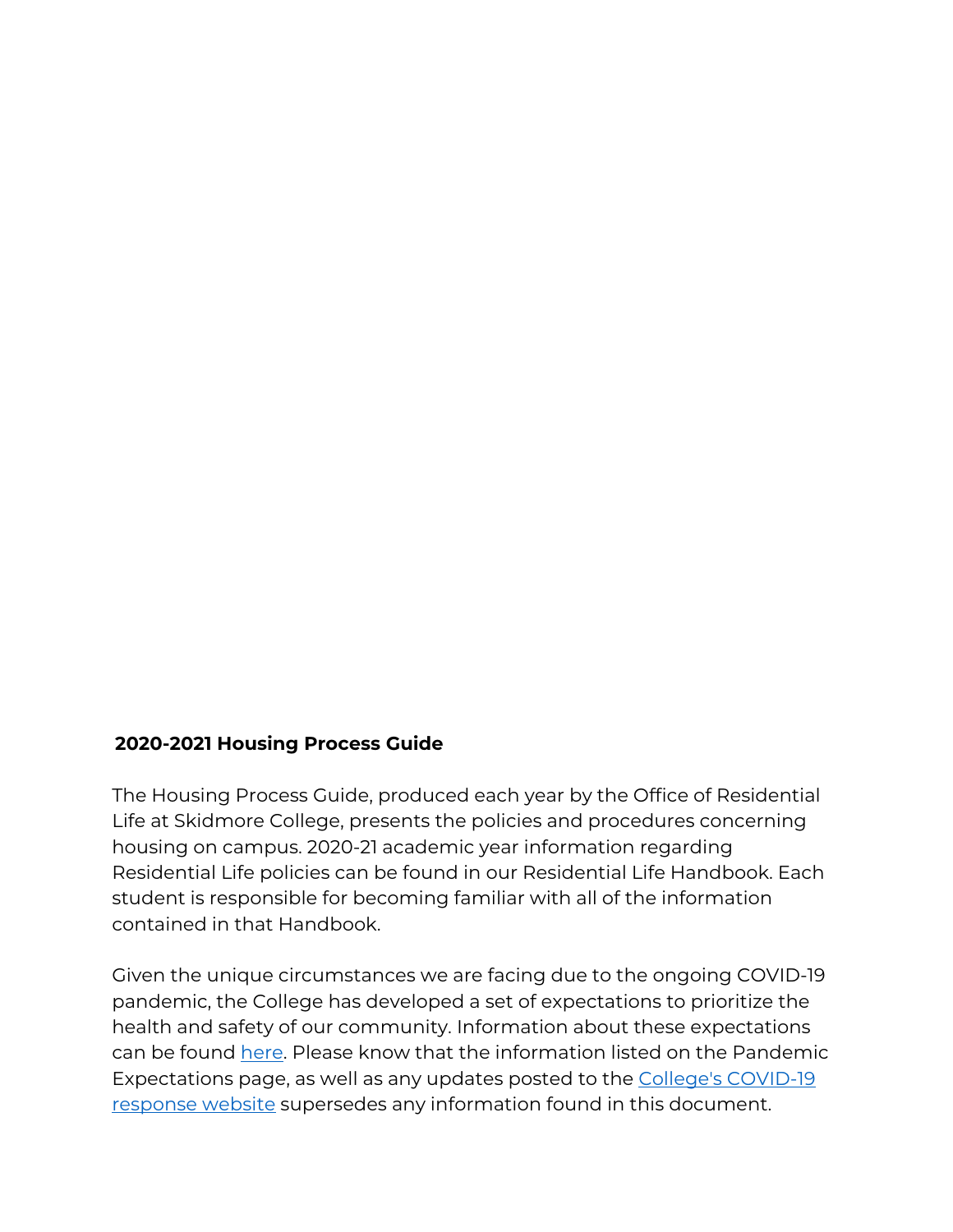# Contents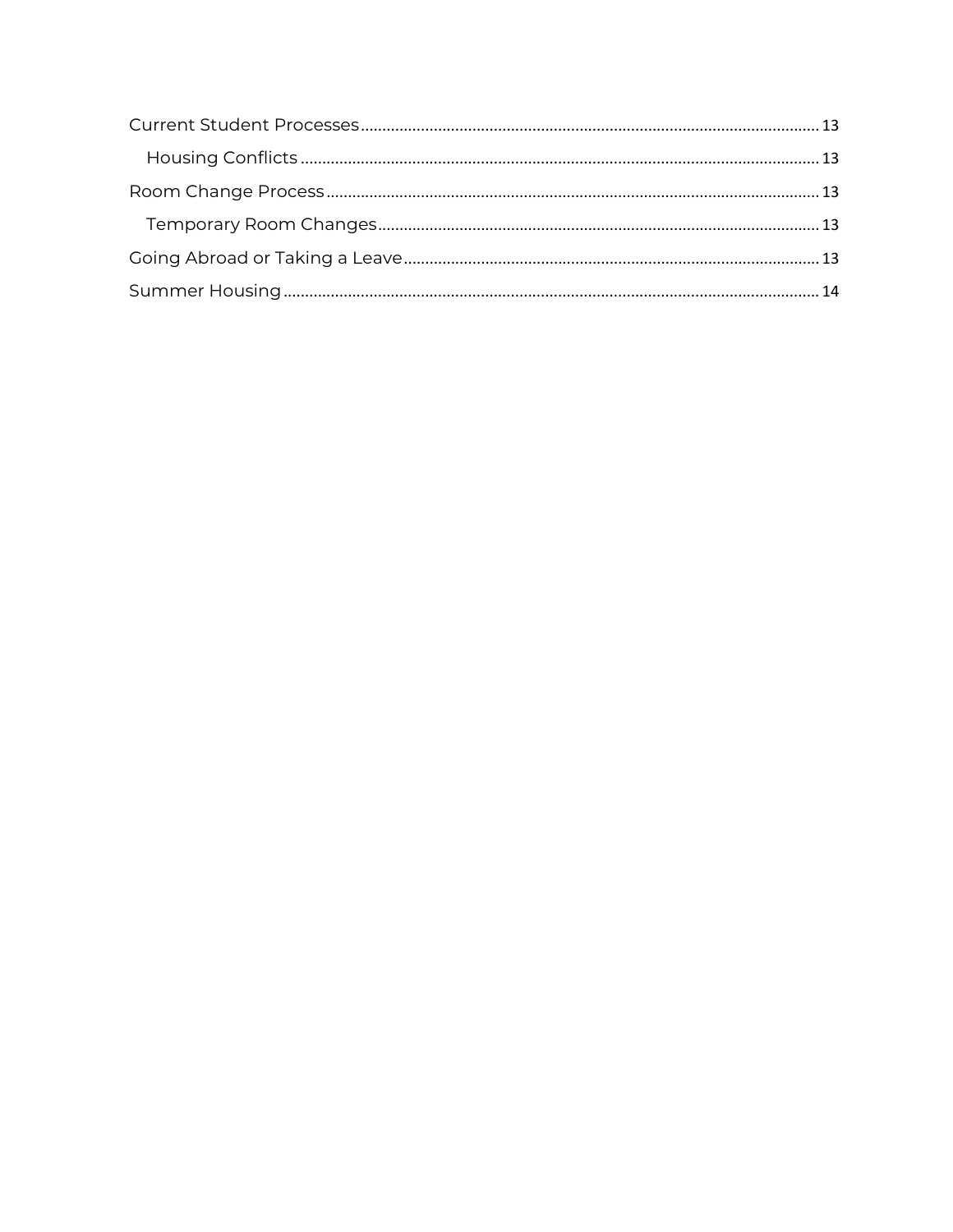# <span id="page-4-0"></span>Section I: Housing Model

Please know that the community expectations found on our **Pandemic** [Expectations site](https://www.skidmore.edu/reslife/student-conduct/pandemic-expectations.php) related to the COVID-19 pandemic supersede any information found in this document.

# <span id="page-4-1"></span>**"Graduated Housing"**

Skidmore College's housing system is built on the idea that students will "graduate" to other types of housing as they move from First-Year to Senior. Then throughout the year we expect the classes to move to the next type of housing to open up space for the lower class standing students. The typical progression is:

Triple  $\rightarrow$  Double  $\rightarrow$  Single  $\rightarrow$  Apartment/Off-Campus

Ideally, the housing type by class is as follows:

First Year – Double or Triple

Sophomore – Single or Double

Junior – Single, Apartment or Off-Campus

Senior – Single, Apartment, or Off-Campus

Please note that this model does not mean that students are quaranteed any particular housing type.

#### <span id="page-4-2"></span>**Housing Facilities**

#### <span id="page-4-3"></span>**Building Types**

Skidmore College's Residential System contains the following building types:

- 9 Residence Halls
	- o 1 Traditional corridor style hall with all bedrooms sharing a common hallway with shared bathrooms
	- o 8 "Semi-Suite" style hall with 3-6 rooms clustered around a shared bathroom
- 22 Apartment Buildings with shared bathrooms, common area, and kitchen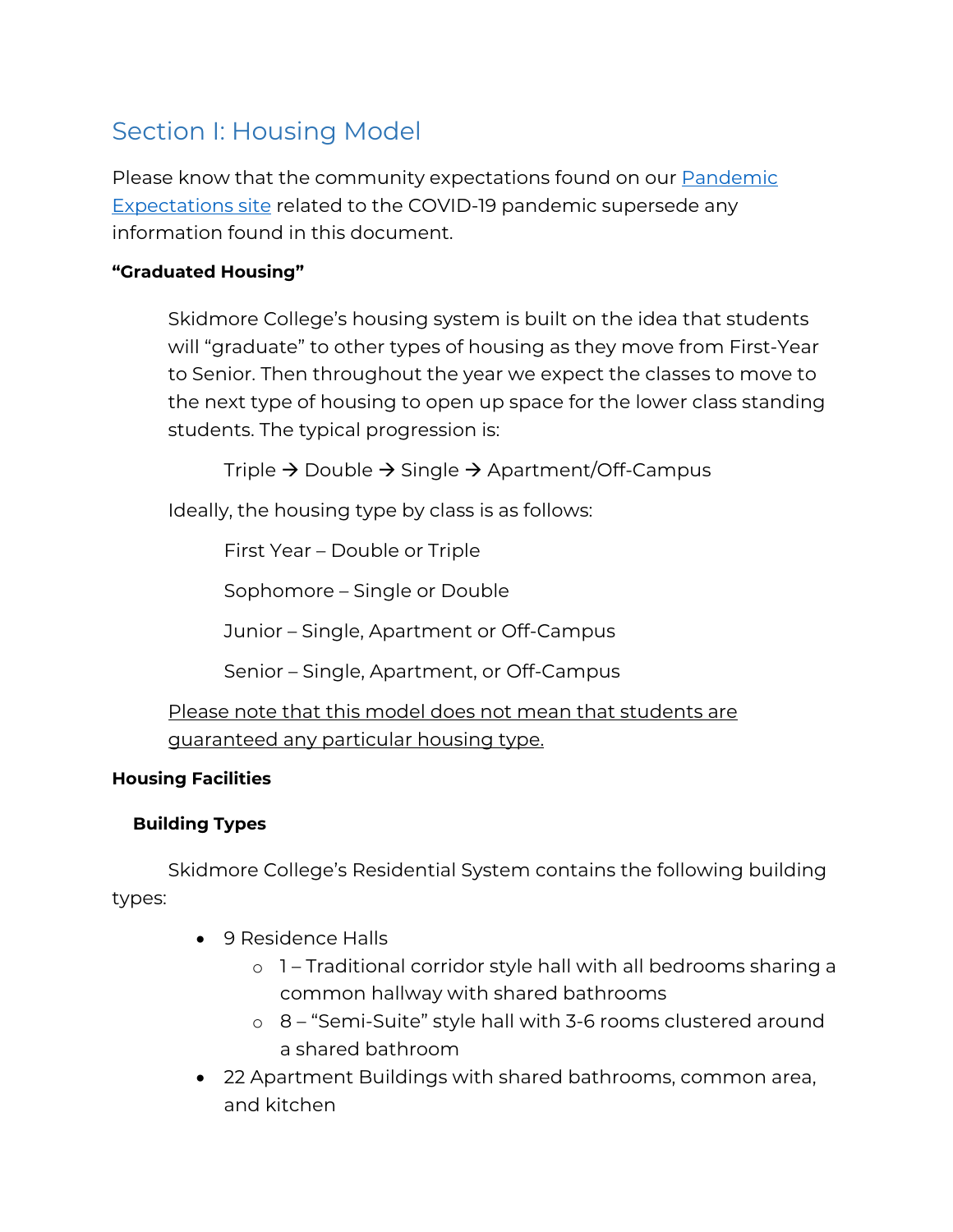- $\circ$  2 57 bed buildings
- $\circ$  7 34 bed buildings
- $o$  13 38 bed buildings

Our residential system contains the following room types

- Single Occupancy Rooms These rooms are located within all of our 9 residence halls. Each single occupancy room houses one student and contains a window seat, closet, and all essential furniture.
- Double/Triple Occupancy Rooms These rooms are located in all of our 9 residence halls. Each double/triple occupancy room houses two to three students and contains a window seat, closet, and all essential furniture on the floor without need for bunking or lofting.
- Apartment Rooms These rooms are all located in one of our 22 apartment buildings. Each apartment room houses one student with a window, closet or wardrobe, and all essential furniture.

#### <span id="page-5-0"></span>**Building Communities**

Skidmore College's Residential System contains the following residential communities and buildings:

| Community                    | <b>Buildings</b>                 |
|------------------------------|----------------------------------|
| Howe-Rounds Hall             | Howe Hall and Rounds Hall        |
| North Quad                   | Jonsson Tower, Howe-Rounds       |
|                              | Hall, Wait Hall                  |
| South Quad                   | Kimball Hall, McClellan Hall,    |
|                              | Penfield Hall, Wilmarth Hall,    |
|                              | <b>Wiecking Hall</b>             |
| Northwoods Apartment Village | 1 Moore Way, 2 Moore Way, 3      |
|                              | Dayton Drive, 4 Cane Crossing, 5 |
|                              | Dayton Drive, 6 Cane Crossing, 7 |
|                              | Dayton Drive, 8 Cane Crossing, 9 |
|                              | Dayton Drive, 10 Whitman Way, 11 |
|                              | Cane Crossing, 12 Whitman Way,   |
|                              | 14 Whitman Way                   |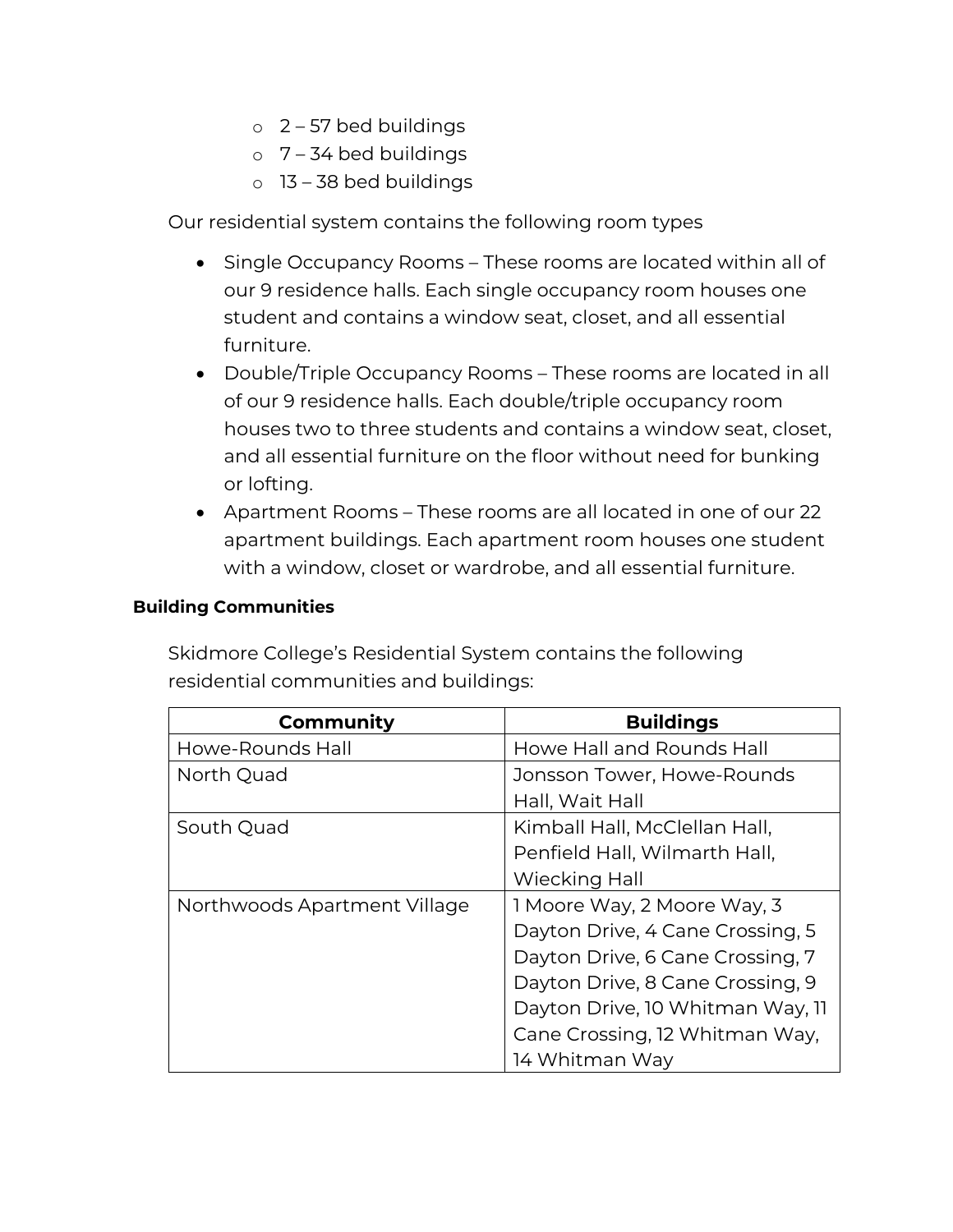| Sussman Apartment Village | Sussman Village A, Sussman    |
|---------------------------|-------------------------------|
|                           | Village B, Sussman Village F, |
|                           | Sussman Village G, Sussman    |
|                           | Village H, Sussman Village I, |
|                           | Sussman Village J, Sussman    |
|                           | Village K, Susman Village L   |

# <span id="page-6-0"></span>**Special Interest Housing Options**

The Office of Residential Life offers several special interest housing options to students. Currently, the following are available:

# <span id="page-6-1"></span>**Gender Inclusive Housing**

Gender Inclusive housing is an option provided within our residence halls to allow students to live outside of the standard confines of housing by legal sex. Students choosing this option will be housed in either a section of Wiecking Hall where the bathrooms are not gendered or on the 9<sup>th</sup> floor of Jonsson Tower.

# <span id="page-6-2"></span>**Global Community**

The global community is a special-interest option designed for students who value learning about other countries. This community is open to all students (domestic, international, study-abroad alumni, etc.) who wish to learn more about the global influences on students. The global community will be located on the 11th floor of Jonsson Tower.

# <span id="page-6-3"></span>**Honors Forum Housing**

This housing option is only available to students in the Periclean Honors Forum. Students applying for this option will not need to complete the special-interest housing application. Instead, they should connect with the Honors Forum staff to indicate their interest. The Office of Residential Life, in conjunction with Honors Forum, will then set students up with access to the actual selection process. This community is located on the 6<sup>th</sup> floor of Jonsson Tower.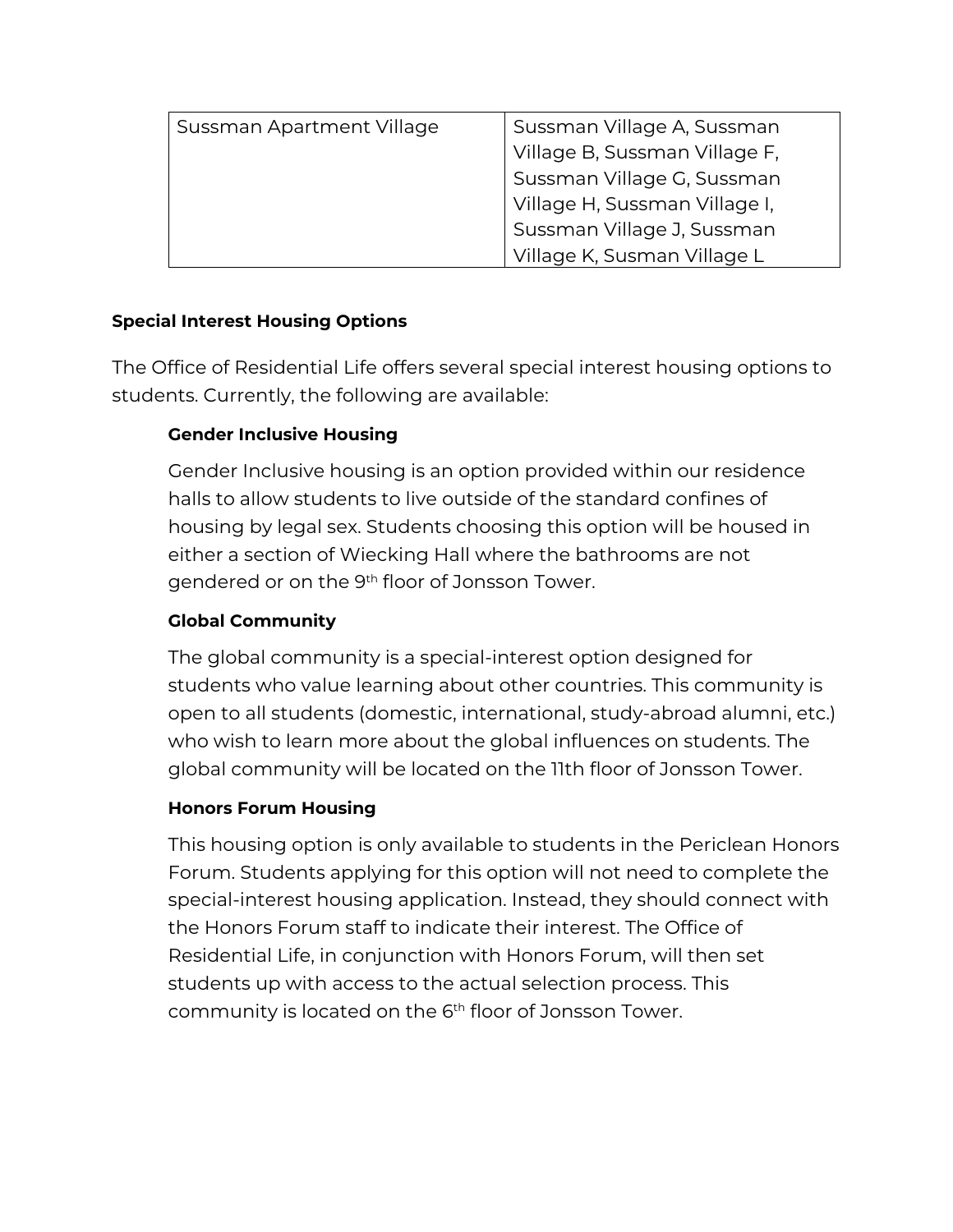### <span id="page-7-0"></span>**Multicultural Community**

The multicultural community is a special-interest option that will provide opportunities for students to learn about, and appreciate, the diverse backgrounds of their peers. This community is open to students of all racial and ethnic identities. The multicultural community will be located on the 10th floor of Jonsson Tower.

# <span id="page-7-1"></span>**PRISM Community**

PRISM stands for Peers Representing Intersectional Identities and Sexuality Meaningfully. The PRISM community strives to celebrate the lives and experiences of students who identify within the LGBTQ+ community. We strive to acknowledge intersectionality of identity and create a space where LGBTQ+ individuals can feel valued, safe, and in community with one another through intentional programmatic efforts. Through discussion of LGBTQ+ history, activism, and current events residents of this community can grow in their knowledge of and participation in the LGBTQ+ community at large. This community is located on the 8<sup>th</sup> floor of Jonsson Tower.

# <span id="page-7-2"></span>**Quiet Floor**

The quiet floor is a community that is designed to provide a quieter atmosphere than most residence halls in hope of providing an environment that meets the needs of students who need a quiet environment for their studies. This floor will observe 24-hour quiet hours year-round. Students who live in this area who violate quiet hours may be asked to move out of the community. The quiet floor will be located on the fifth floor of Jonsson Tower.

#### <span id="page-7-3"></span>**Substance Free Community**

The purpose of the Substance Free Community is to support all students in their decision to not allow alcohol or other drugs to negatively affect the community in which they live. Further, the Substance Free Community exists in order to provide students with a comfortable, safe, living environment free from the pressures associated with alcohol and other drugs. This community is closely-knit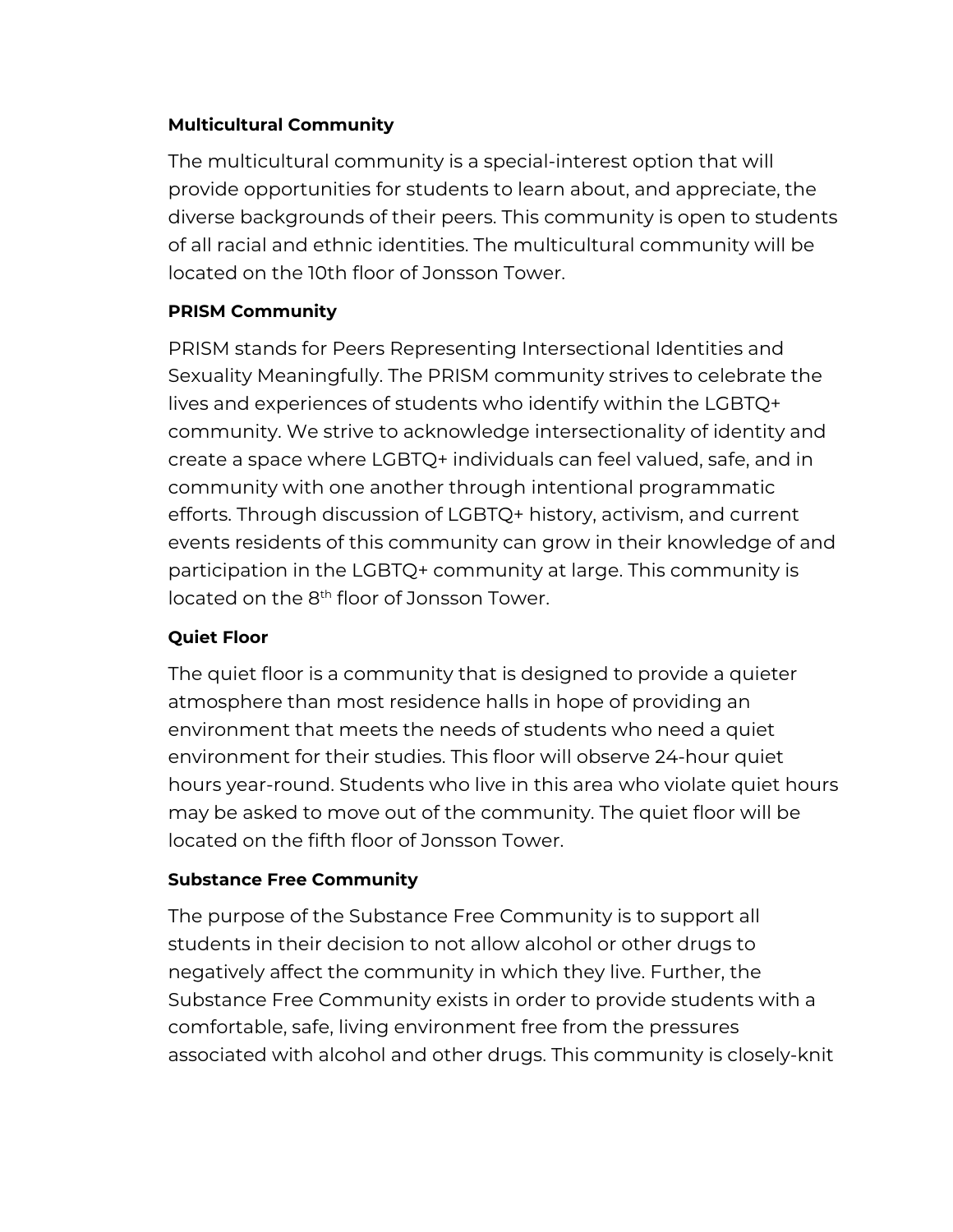as students share this common bond. Students who are in substance abuse programs are encouraged to apply.

The Substance Free Community is located within Howe Hall.

Students living within this community agree to three conditions:

- Not to physically bring drugs and/or alcohol into this community
- Not to enter this community under the influence of drugs and/or alcohol
- Not to bring guest into this area who are under the effects of drugs and/or alcohol

Students living in this community who are found in violation of any of these conditions may be removed from the community.

# <span id="page-8-0"></span>**Substance Free – Gender Inclusive Community**

This community is new as of the 2019 - 2020 Academic Year, and is a direct result of student interest. The purpose of this community is to open a space that combines the goals of Gender Inclusive housing and the Substance Free Community. Students living in this space will need to follow all of the expectations of both the Substance Free, and Gender Inclusive, communities.

The Substance Free - Gender Inclusive community will be located in Howe Hall. The number of suites available will be determined based on student interest.

Students living within this community agree to three conditions:

- Not to physically bring drugs and/or alcohol into this community
- Not to enter this community under the influence of drugs and/or alcohol
- Not to bring guest into this area who are under the effects of drugs and/or alcohol

Students living in this community who are found in violation of any of these conditions may be removed from the community.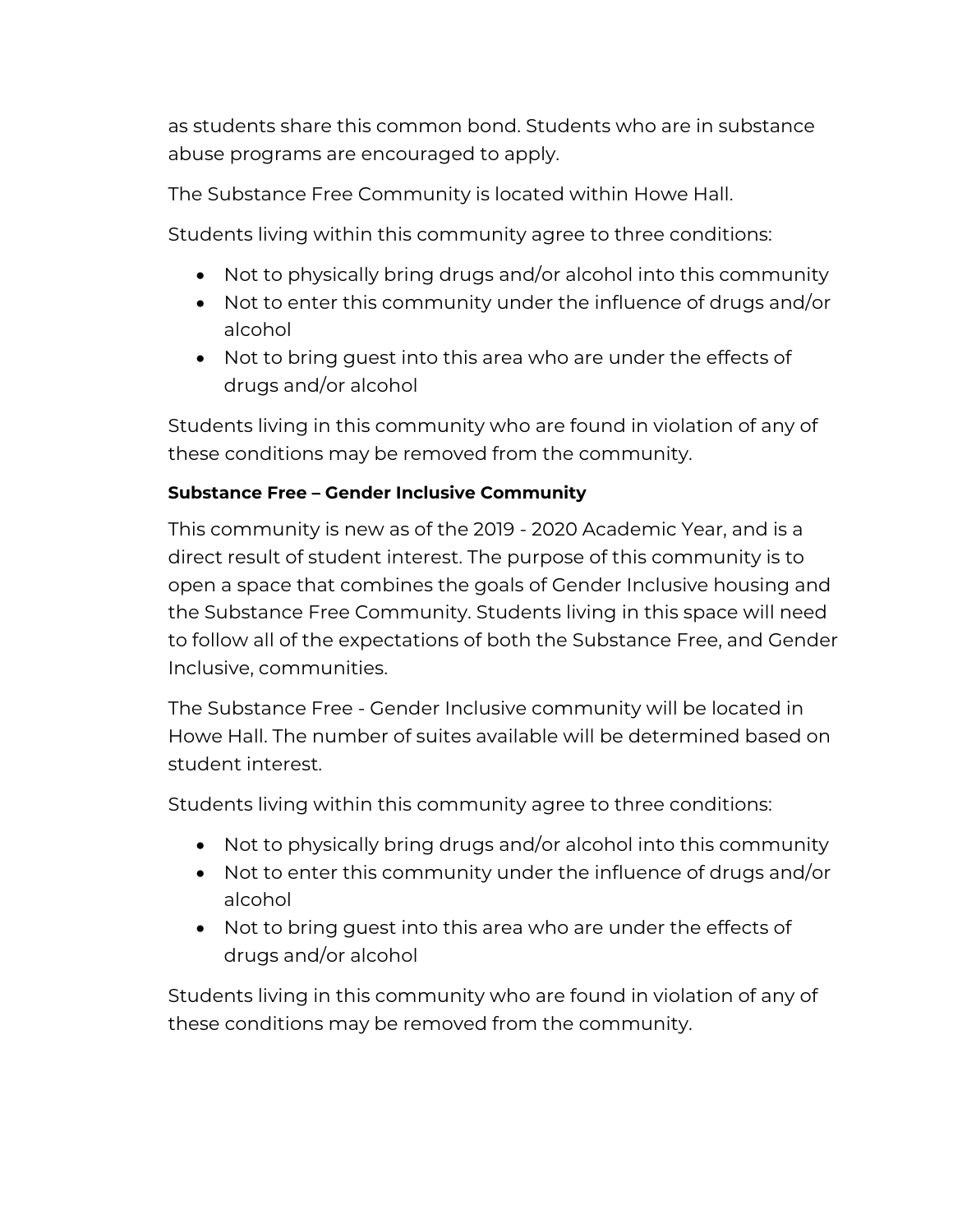#### <span id="page-9-0"></span>**Substance Free – Quiet Community**

The Substance Free - Quiet floor is located on the third floor of Howe Hall within the Substance-Free community and will observe 24-hour quiet hours in addition to the other conditions to substance-free living.

# <span id="page-9-1"></span>**Women's Floor**

Keeping with our roots of initially being founded as a women's college, Skidmore College currently offers a women's floor within our residence halls. This floor provides our female students with an opportunity to live in a floor community consisting exclusively of other women. This floor is located on the seventh floor of Jonsson Tower. The women's floor is open to all students who identify as women. (Please know that due to limitations of software programs, students whose gender identity does not match their legal sex on record with the college will need to contact the Office of Residential Life directly to select this community).

# <span id="page-9-2"></span>Section II: Housing Processes

As stated previously, please know that the community expectations found on our [Pandemic Expectations site](https://www.skidmore.edu/reslife/student-conduct/pandemic-expectations.php) related to the COVID-19 pandemic supersede any policy information found in this document.

#### <span id="page-9-3"></span>**Incoming Student Processes**

#### <span id="page-9-5"></span><span id="page-9-4"></span>**First Year Housing Process**

#### **Model**

Skidmore College guarantees housing to all incoming First Year students. First Year students are housed randomly based on their gender identity (male/female binary), and their responses to the First Year Housing Questionnaire.

Preference is not provided to any students for any reason. Only students approved by the College for housing accommodations related to documented disabilities and/or health concerns may be housed outside of the standard process.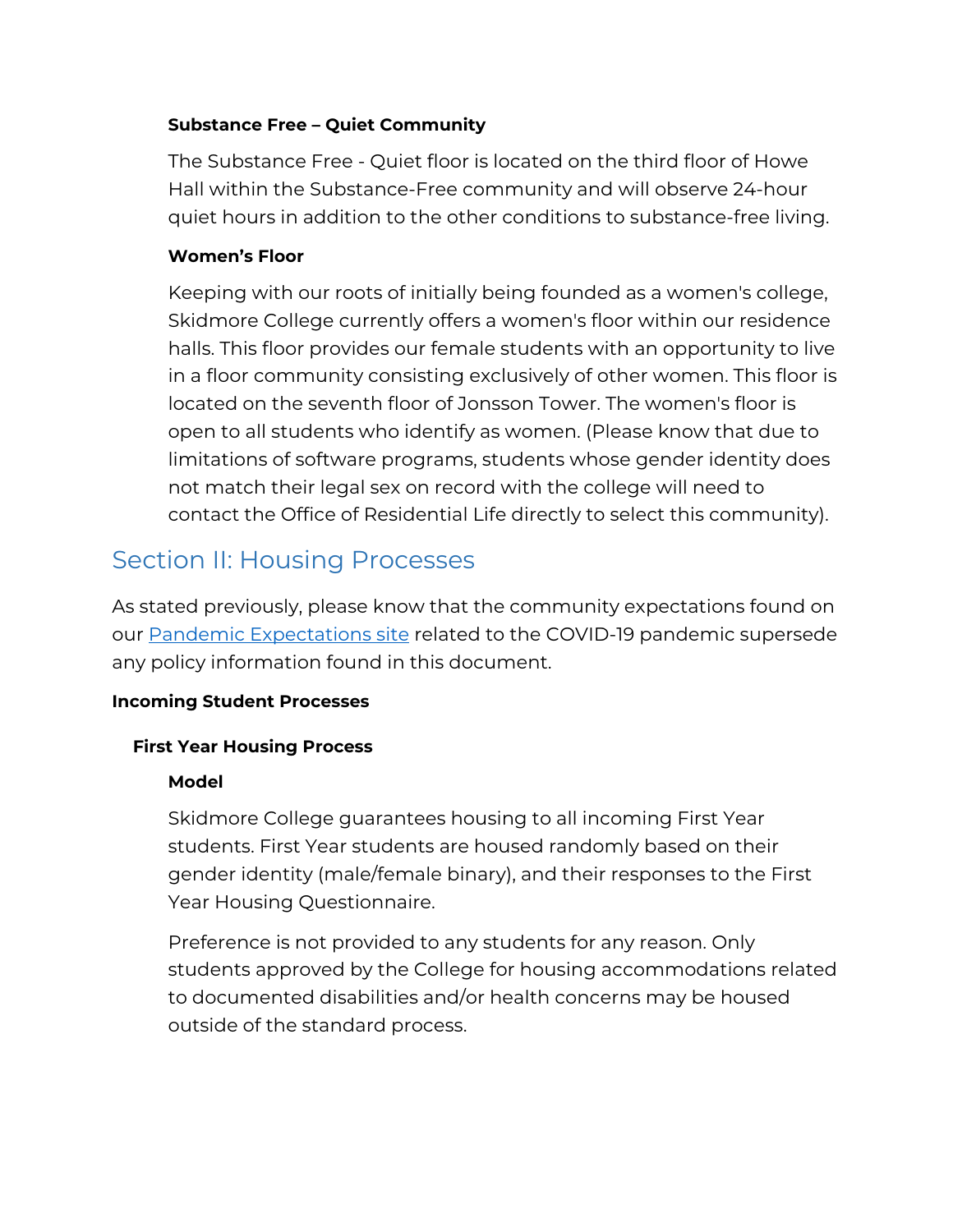# <span id="page-10-0"></span>**First Year Housing Questionnaire**

All First Year students are required to complete a First Year Housing Questionnaire, which will be available in early June. The Questionnaire will ask students to respond to a number of questions regarding lifestyle and community preferences that will be used to determine their housing assignment.

Additional information including cellphone number, emergency contacts, evacuation location, etc. will also be collected.

# <span id="page-10-1"></span>**Room and Building Placement**

All First Year students are housed in either Double or Triple occupancy rooms. Residence Halls open to First Year students include Jonsson Tower, Howe-Rounds, Kimball, McClellan, Penfield, Wait, and Wilmarth Halls.

Students will receive their placements via their Skidmore email towards the end of July. In addition to room and building placements, students will also receive the name and email of their roommate. Students are able to decide what additional information is shared with their roommates, such as cellphone number and home address.

#### <span id="page-10-2"></span>**Changes to Assignment**

In some cases, the Office of Residential Life may make administrative changes to student's housing assignments. This occurs due to Facilities related issues, late accommodations, and to ensure each student has a roommate.

#### <span id="page-10-3"></span>**Roommates**

Roommate pairings are made based on a student's gender identity (male/female binary), and their responses on a First Year Housing Questionnaire. Students are not able to request specific roommates.

In cases where students request Gender Inclusive housing, roommate pairings will be made without consideration of gender identity. Gender Inclusive roommate pairings are only made if all roommates request this option.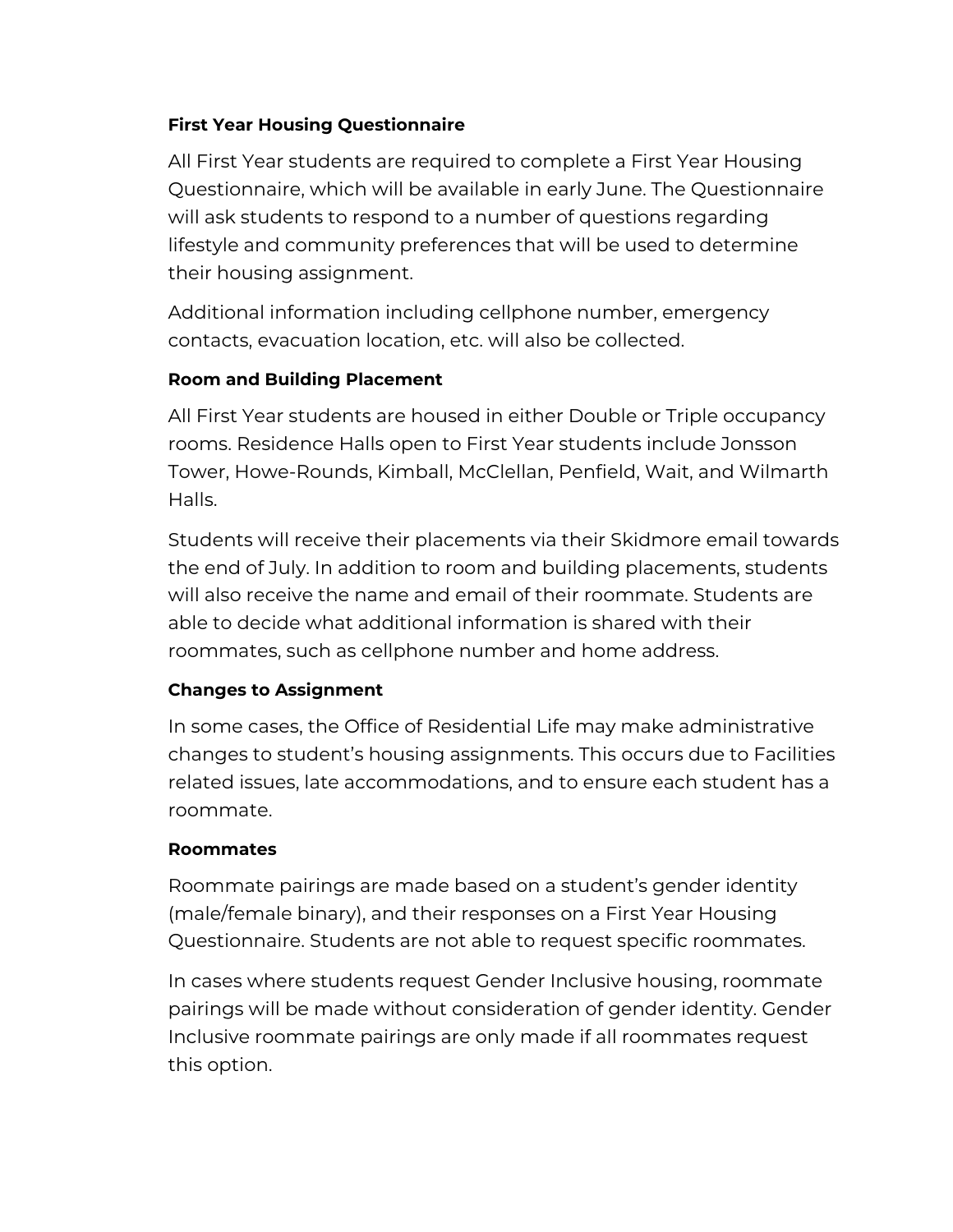#### <span id="page-11-1"></span><span id="page-11-0"></span>**Transfer Student Housing Process**

#### **Model**

Skidmore College guarantees housing to all incoming Transfer students who indicate their interest in living on campus; however, transfer students are not required to live on campus.

Similarly to the First Year student process, Transfer students will receive a Transfer Housing Questionnaire.

#### <span id="page-11-2"></span>**Transfer Housing Questionnaire**

The Transfer Housing Questionnaire will be made available to students in early June and January, depending on the date of admittance.

The Questionnaire will ask students to respond to a number of questions about their lifestyle and community preferences, as well as their housing preferences. Additionally, information about emergency contacts, etc. will be collected.

Transfer students who do not wish to live on campus may decline the option by indicating their preference on the Transfer Housing Questionnaire. Students choosing to live off campus must provide their Landlord's contact information and cellphone for College records.

# <span id="page-11-3"></span>**Room and Building Placement**

Transfer students are housed throughout Skidmore College's Residential System where space permits, including in Apartment, Double, Single, and Triple rooms. Preference for Apartment and Single rooms will be granted based on a student's class standing and age at the time of admission.

Transfer students admitted in the Fall semester will receive their housing assignments via their Skidmore email in late July.

Transfer students admitted in the Spring semester will receive their housing assignments via their Skidmore email in early January.

#### <span id="page-11-4"></span>**Roommates**

Transfer students will receive their roommate pairing based on gender identity (male/female binary) and responses to the Transfer Housing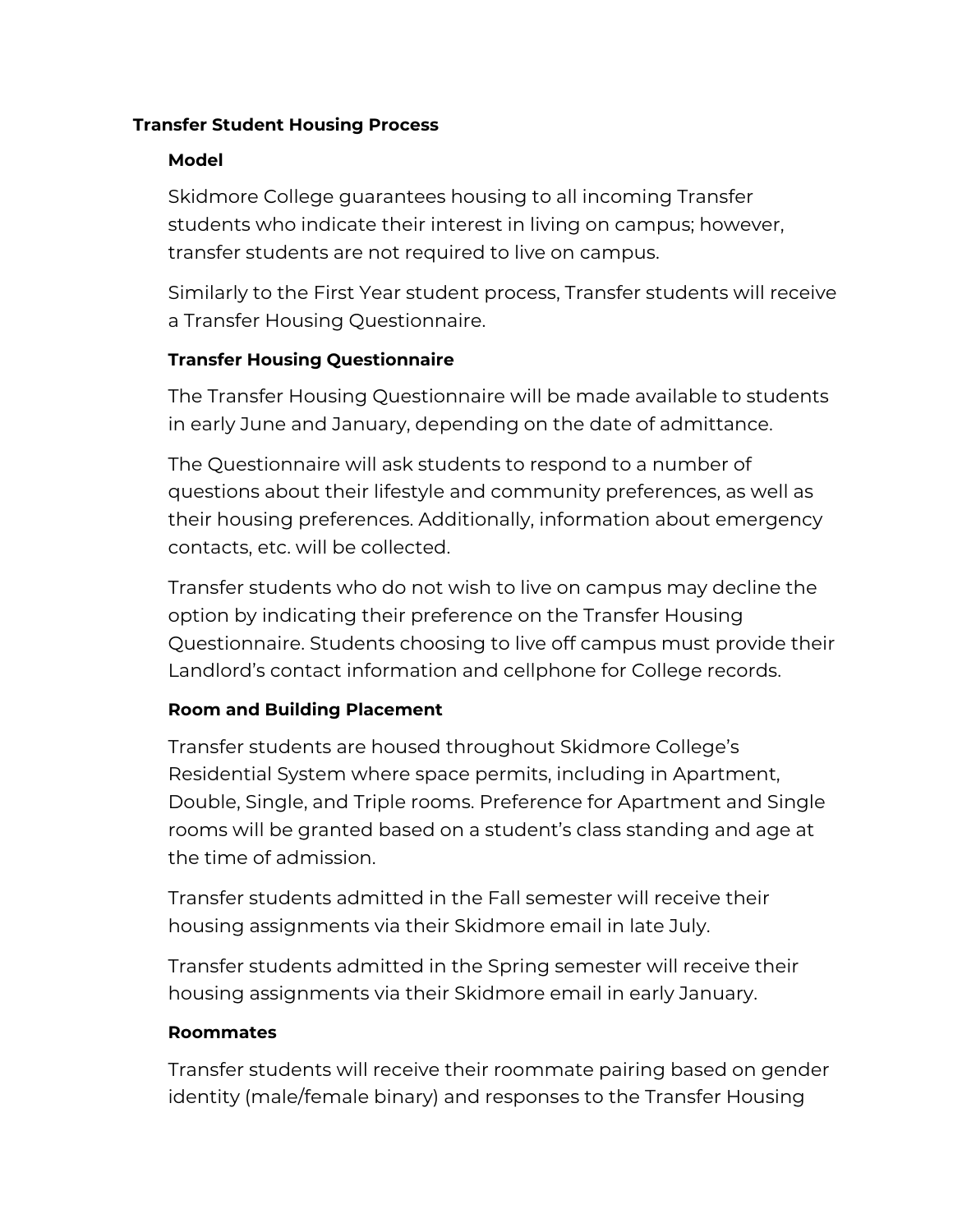Questionnaire. Occasionally transfer students will be randomly paired with current students who do not have a roommate

#### <span id="page-12-1"></span><span id="page-12-0"></span>**Current Student Processes**

#### **Housing Conflicts**

The Office of Residential Life views all students as maturing individuals and therefore capable of solving their own conflicts. The Office of Residential Life is available to assist when assistance is needed to mediate conflict or students are looking for advice. The Office of Residential Life cannot in all circumstances solve conflicts among roommates or housemates.

It is always the goal of the Office of Residential Life not to create a 'win/lose' situation. As a result, if a room change is requested and granted, the change will only be offered to the requesting student. In most circumstances, the Office of Residential Life will not forcibly remove students from a space without cause related to the safety or health of those involved.

#### <span id="page-12-2"></span>**Room Change Process**

Due to concerns around health with the COVID-19 pandemic, the Office of Residential Life will not be conducting room changes for at least the Fall 2020 semester.

#### <span id="page-12-3"></span>**Temporary Room Changes**

Under rare circumstances, students may be moved on a temporary basis. These changes occur at the discretion of the professional staff of the Office of Residential Life. Students who are moved in these circumstances will be given access to a temporary location for a limited, specified amount of time. At the end of that time, students will be expected to move back to their original assignment or to a new permanent assignment.

#### <span id="page-12-4"></span>**Going Abroad or Taking a Leave**

In the case of a leave of absence, withdrawal, or change to part-time student status during the academic year, students are required to vacate their rooms within twenty-four (24) hours after change in status